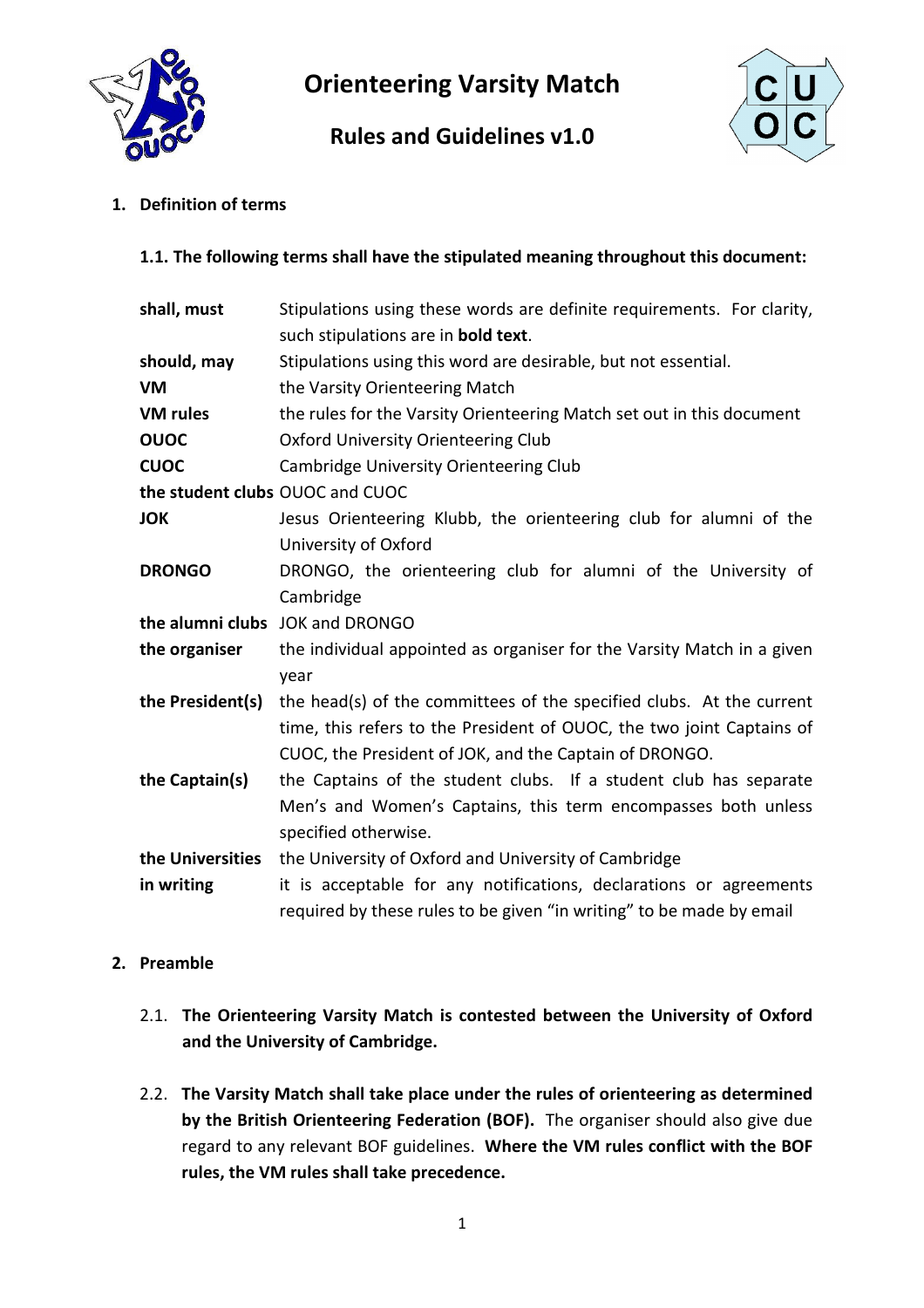- 2.3. Any permanent changes to the VM rules must be agreed in writing by the Presidents of the student clubs and of the alumni clubs
- 2.4. Any temporary variations to the VM rules must be agreed in advance and in writing by the Captains of the student clubs and the organiser of the VM in that year. Such variations shall apply only to the VM for which they have been agreed.

# 3. Scheduling

- 3.1. The VM shall be contested once in each academic year.
- 3.2. The VM should take place either during Hilary/Lent term, or during the Easter vacation. If held during term time, it should normally take place on a Saturday.
- 3.3. When choosing a date for the VM, the organiser shall consult with the Presidents of both the student clubs. The date chosen should have due regard both to academic commitments and to other major orienteering events, including the various British Championships, the British Student Championships (BUCS), and any designated selection races for British teams or squads.
- 3.4. The alumni clubs shall take it in turns to arrange for the organisation of the VM. If an alumni club is genuinely unable to arrange for the organisation of the VM in a particular year, ultimate responsibility for the arranging for the organisation shall fall to the associated student club. The current pattern is for JOK to organise in even years (2012, 2014 etc) and DRONGO to organise in odd years (2013, 2015 etc).
- 3.5. The VM should be held overseas in every third year. The current pattern is for the VM to be held overseas in years that leave a remainder of one when divided by three (2014, 2017 etc).
- 3.6. When held in the UK, the VM shall be registered as an event with the British Orienteering Federation. When held overseas, the organiser should ensure that appropriate third-party liability insurance is in place for the VM.

# 4. Officials

4.1. The committee of the alumni club responsible for organising the VM in a given year shall appoint an organiser and a planner for that VM. The organiser and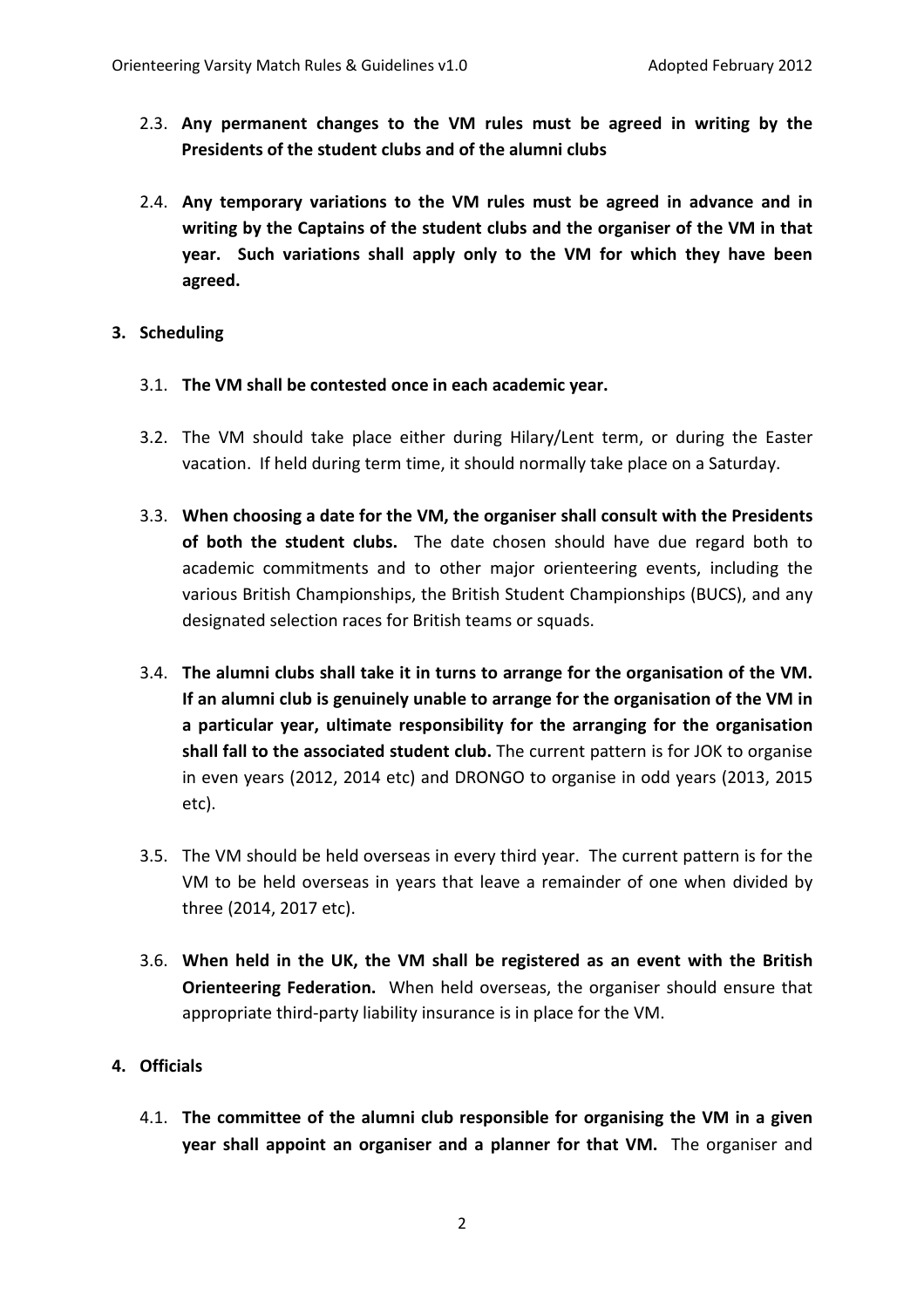planner may be the same individual, and need not be a member of the alumni club.

- 4.2. The committee of the alumni club responsible for organising the VM in a given year may also appoint a controller for that VM. If appointed, the controller shall not be a current member of either student club; nor shall they be a current student of either of the Universities. When the VM is held in the UK, the controller should be licensed as a controller by the British Orienteering Federation.
- 4.3. In the event of any protests arising from the VM, the organiser shall appoint a balanced jury of three suitably knowledgeable individuals to adjudicate. No member of the jury shall be a current member of either student club; nor shall they be a current student or employee of either of the Universities. The organiser, planner and controller of the VM shall not be members of the jury. The decision of the jury shall be final. The ideal balance of for a jury would be one member of JOK, one member of DRONGO, and one member of an orienteering club local to the VM venue with no ties to either University, who should act as chair. Alternatively, all three jury members could be members of a local orienteering club with no ties to either University. Ideally, all three jury members should be licensed as controllers by the British Orienteering Federation and be present at the VM. However, it is recognised that in practice it will often be difficult to appoint a jury which meets all of these criteria, and the organiser should use their judgment in making the appointments. It is recommended that organiser attempts to identify and contact possible jury members in advance of the VM.

#### 5. Embargo

- 5.1. The organiser shall notify the Captains of the student clubs in writing of the area to be used for the VM as soon as is practical.
- 5.2. Once this notification has been given, the area is to be considered embargoed until the VM. No current member of a student club shall enter the embargoed area during this period. An exception to this rule may need to be agreed by the Captains and the organiser if a current member of a student club is directly involved in the organisation of the VM.
- 5.3. Any individual who enters the embargoed area during the embargo period shall not be permitted to compete at that VM.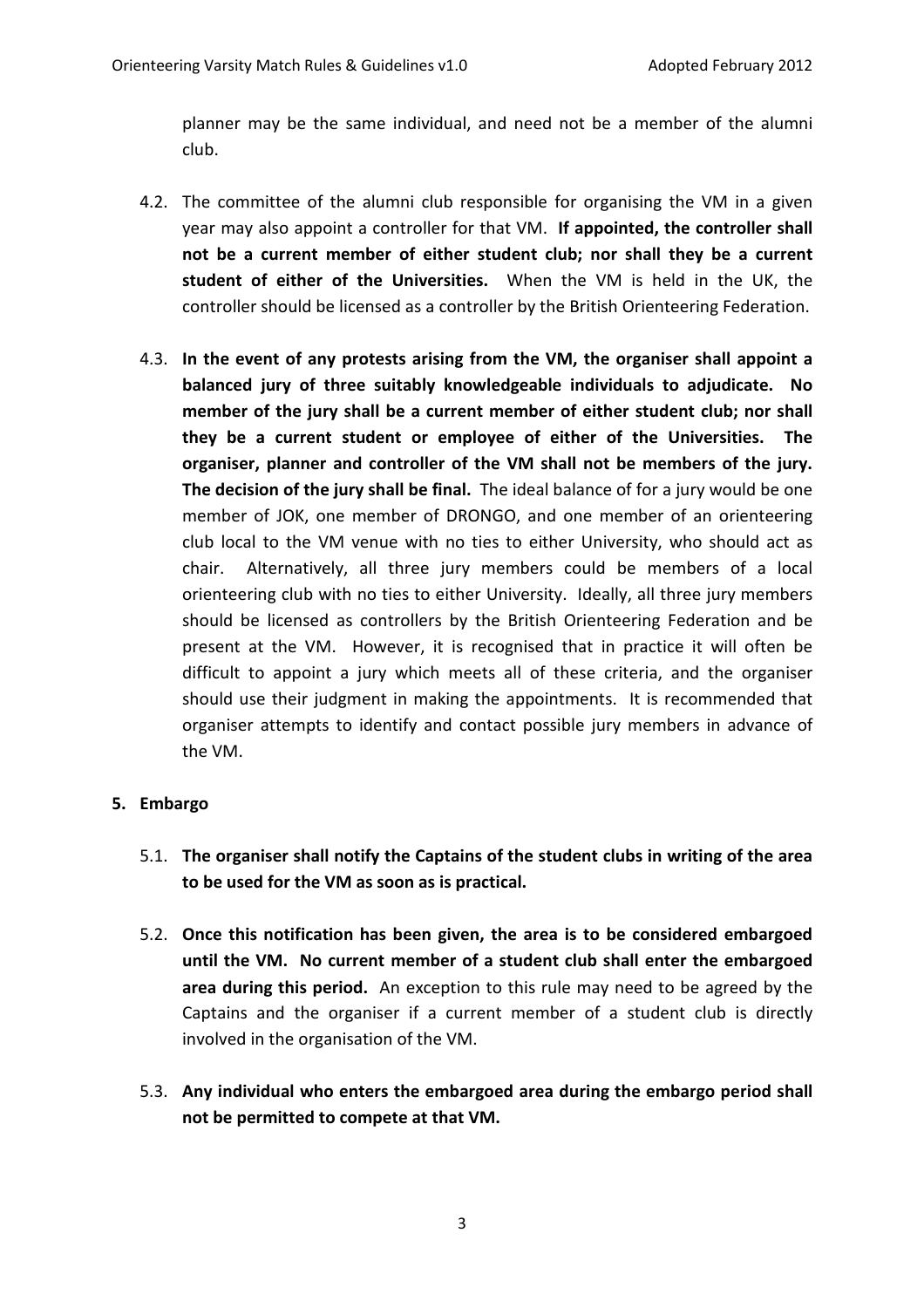#### 6. Courses

- 6.1. There shall be separate Men's and Women's courses.
- 6.2. The Men's course shall be equivalent to an M20L course as defined in the rules for the British Long Distance Orienteering Championships.
- 6.3. The Women's course shall be equivalent to a W20L course as defined in the rules for the British Long Distance Orienteering Championships.
- 6.4. Where possible, there should be a separate "novice" course of lower technical difficulty. The length and technical difficulty of this course should be agreed by the organiser in discussion with the Captains.

#### 7. Eligibility and declaration of teams

- 7.1. If a Captain is for any reason unable to fulfil their role under this or the next ("Start lists") section of the rules in person, they may nominate a deputy to act on their behalf. Such nominations must be made in writing to the organiser.
- 7.2. Eligibility to compete in the VM shall be as stipulated by the Joint Blues Committee of Oxford and Cambridge. For information only, the Varsity Match Eligibility criteria as promulgated by the Joint Blues Committee on  $1<sup>st</sup>$  October 2001 are at Appendix A to this document.
- 7.3. The Men's competition shall be contested on the Men's course between declared teams of six individuals from each University.
- 7.4. The Women's competition shall be contested on the Women's course between declared teams of five women from each University.
- 7.5. In either competition, a University may enter an incomplete team of fewer than number of competitors stated above. This shall not prevent the other University from fielding a full team.
- 7.6. Women may compete in the Men's competition. No individual shall compete in both Men's and Women's competitions at the same VM.
- 7.7. The members of each of the University teams and their start order shall be declared in writing to the organiser by the respective Captain in advance of the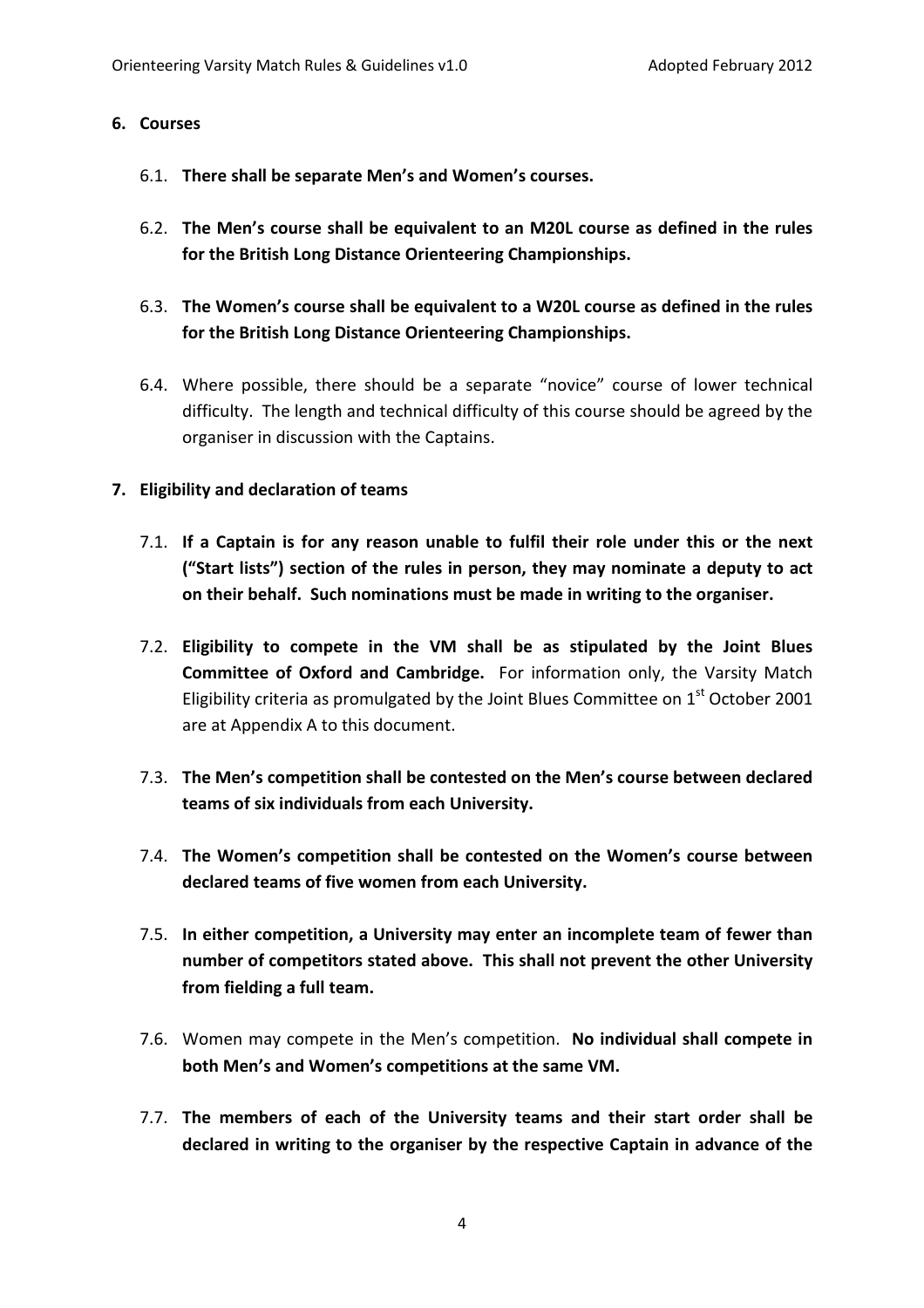race. The deadline for this declaration shall be set and announced by the organiser.

- 7.8. The organiser shall not announce or make public the declared members or start order of any of the University teams until after declarations have been received from all of the University teams.
- 7.9. After a team has been declared, alterations may be made to the members of the team or the start order by the team Captain only in the event of genuine illness, injury or other unforeseen circumstances, and only with the agreement of the organiser. Any such alterations must be notified to the organiser before the earliest VM start time on the day of the VM.
- 7.10. A "B Team" competition between the Universities may also be held at the Varsity Match. If such a competition is held, the eligibility criteria shall be as specified for  $2^{nd}$  team competitions by the Joint Blues Committee, and the method of scoring shall be agreed in advance between the organiser and the Captains.
- 7.11. A competition between the alumni clubs may also be held at the Varsity Match. If such a competition is held, the method of scoring shall be agreed in advance between the organiser and the Presidents of the alumni clubs. Traditionally the alumni competition has been decided on the basis of the total time of the four fastest men and three fastest women from each alumni club, but in recent practice these numbers have usually been reduced to reflect the actual number of competitors present from the smaller alumni club.

#### 8. Start lists

- 8.1. The start interval for the VM shall be six minutes between competitors on the same course.
- 8.2. Competitors from each University shall alternate in the start list, so that the start interval between competitors on the same course from the same University shall be twelve minutes.
- 8.3. Starters on the Men's and Women's courses shall be staggered by three minutes, so that there is a three-minute interval between competitors on different courses.
- 8.4. Non-VM runners (i.e. alumni, University B Team, and (at the organiser's discretion) guest runners) may be permitted to run the VM courses. No non-VM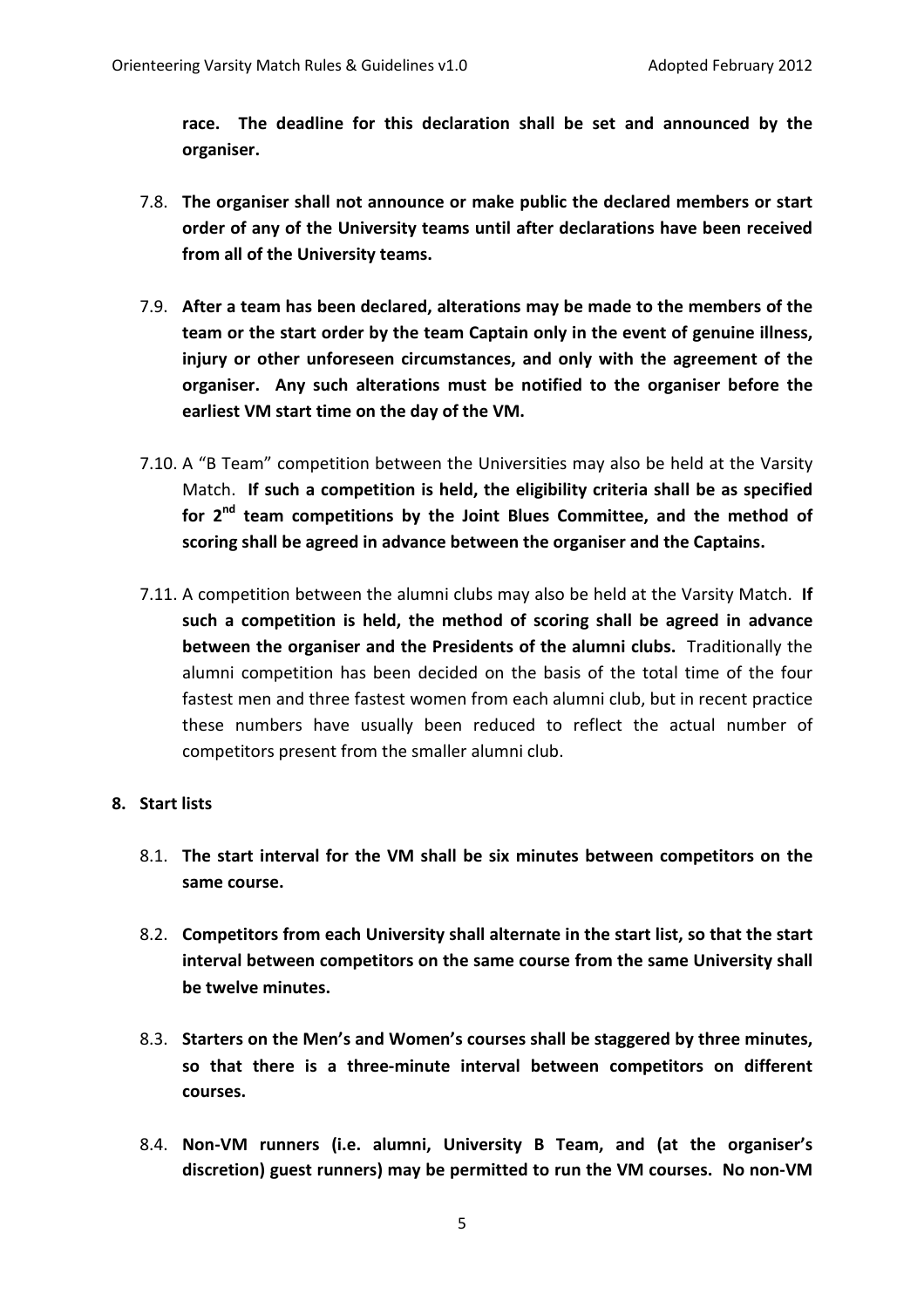runner shall set off during the VM start block. There shall be a minimum gap of twelve minutes between the start time of the last antecedent non-VM runner and that of the first VM competitor on the same course, and between the last VM competitor and any subsequent non-VM runners on the same course. The minimum gap between the first and last VM competitors and any non-VM runners on different courses shall be six minutes. It is recommended that, as far as possible, non-VM runners should start prior to the VM start block. Start intervals between non-VM runners are left to the discretion of the organiser.

8.5. The pattern of starts shall be as set out in the table below. The roles of University A and University B shall alternate between the Universities each year. The current pattern is that in even years (2012, 2014 etc) Oxford is University A and Cambridge is University B, and that in odd years (2013, 2015 etc) Cambridge is University A and Oxford is University B.

| <b>Time</b>      | <b>Men's Course</b>  | <b>Women's Course</b>  | <b>Novice Course</b> |
|------------------|----------------------|------------------------|----------------------|
| <b>Base time</b> | Last pre-VM start    |                        |                      |
| $+3min$          |                      |                        |                      |
| +6min            |                      | Last pre-VM start      | Last pre-VM start    |
| +9min            |                      |                        |                      |
| $+12$ min        | University A - Man 1 |                        |                      |
| $+15$ min        |                      |                        |                      |
| $+18$ min        | University B - Man 1 |                        |                      |
| $+21$ min        |                      | University B - Woman 1 |                      |
| $+24$ min        | University A - Man 2 |                        |                      |
| $+27$ min        |                      | University A - Woman 1 |                      |
| $+30$ min        | University B - Man 2 |                        |                      |
| $+33$ min        |                      | University B - Woman 2 |                      |
| $+36$ min        | University A - Man 3 |                        |                      |
| +39min           |                      | University A - Woman 2 |                      |
| $+42$ min        | University B - Man 3 |                        |                      |
| $+45$ min        |                      | University B - Woman 3 |                      |
| $+48$ min        | University A - Man 4 |                        |                      |
| $+51$ min        |                      | University A - Woman 3 |                      |
| $+54$ min        | University B - Man 4 |                        |                      |
| $+57$ min        |                      | University B - Woman 4 |                      |
| $+60$ min        | University A - Man 5 |                        |                      |
| $+63$ min        |                      | University A - Woman 4 |                      |
| $+66$ min        | University B - Man 5 |                        |                      |
| $+69$ min        |                      | University B - Woman 5 |                      |
| $+72$ min        | University A - Man 6 |                        |                      |
| $+75$ min        |                      | University A - Woman 5 |                      |
| $+78$ min        | University B - Man 6 |                        |                      |
| $+81$ min        |                      |                        |                      |
| $+84$ min        |                      |                        | First post-VM start  |
| $+87$ min        |                      | First post-VM start    |                      |
| +90min           | First post-VM start  |                        |                      |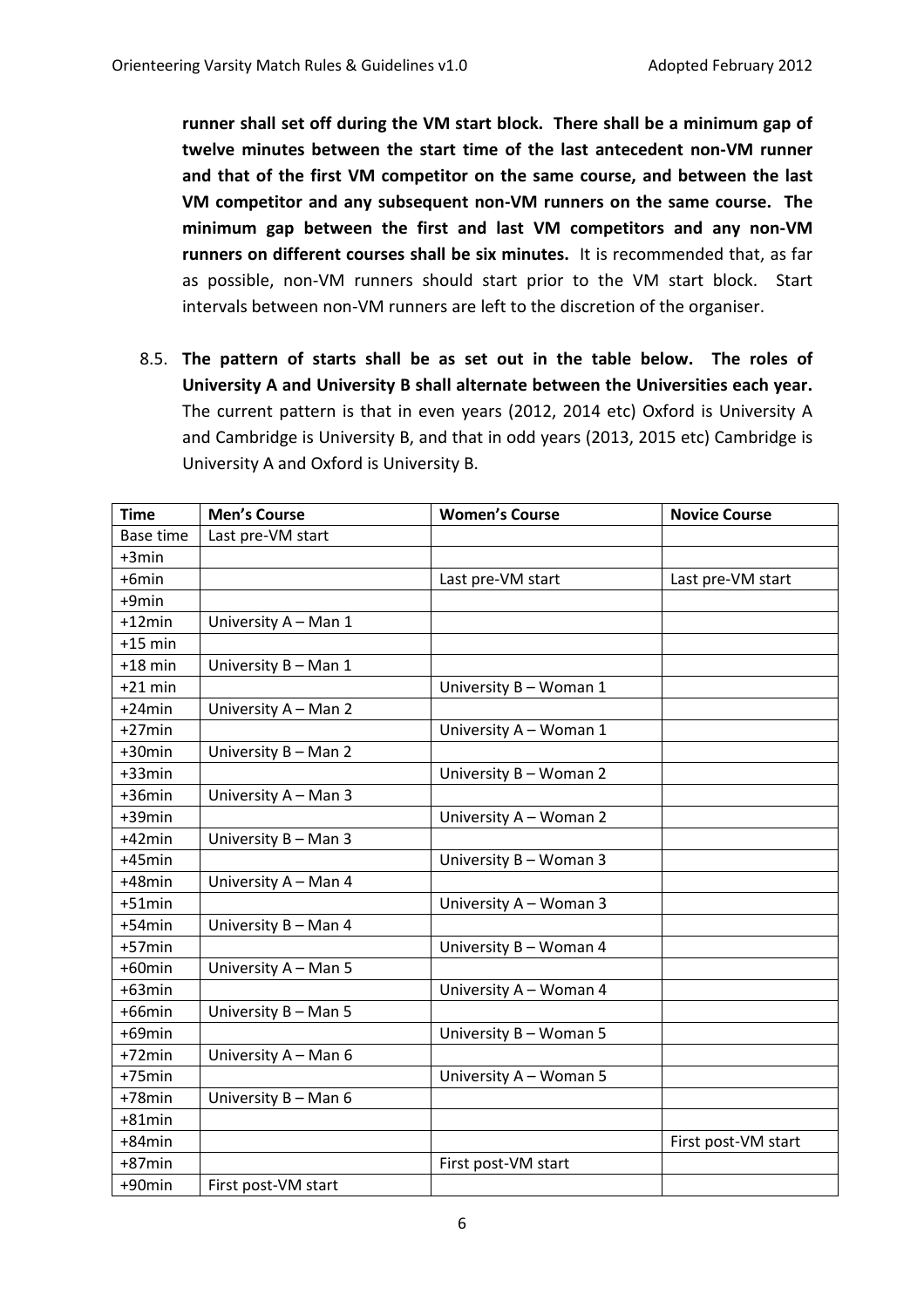- 8.6. If a University has fewer than the maximum number of competitors in a team (six men or five women), the Captain of that team may choose which of their team's start slots to leave empty.
- 9. Scoring
	- 9.1. The times recorded by each individual shall be rounded down to the completed second.
	- 9.2. There shall be trophies for the fastest individual competitor in the declared teams in each of the Men's and Women's competitions.
	- 9.3. The organiser should provide prizes for the fastest three individual competitors in the declared teams in each of the Men's and Women's competitions.
	- 9.4. There shall be separate Men's and Women's team competitions.
	- 9.5. The combined time for each Men's team shall be determined by the sum of the four fastest times recorded on the Men's course by declared members of that team. The winning team shall be the team with the lowest combined time.
	- 9.6. The combined time for each Women's team shall determined by the sum of the three fastest times recorded on the Women's course by declared members that team. The winning team shall be the team with the lowest combined time.
	- 9.7. In the event it is impossible to calculate a combined time for a team because fewer than the required number of declared competitors in that team have completed the course, that team competition shall be awarded to the opposing team by default. If neither team in a competition has the required number of competitors who have completed the course, that team competition shall not be awarded. If either of these scenarios seems likely to occur in a competition in a particular year, it is strongly recommended that the organiser should endeavour to agree a revised team scoring system for that competition with the Captains in advance, as permitted by rule 2.4 above.
	- 9.8. In the event of a tie in either an individual or team competition, the trophy shall be shared between the individuals or teams with identical times.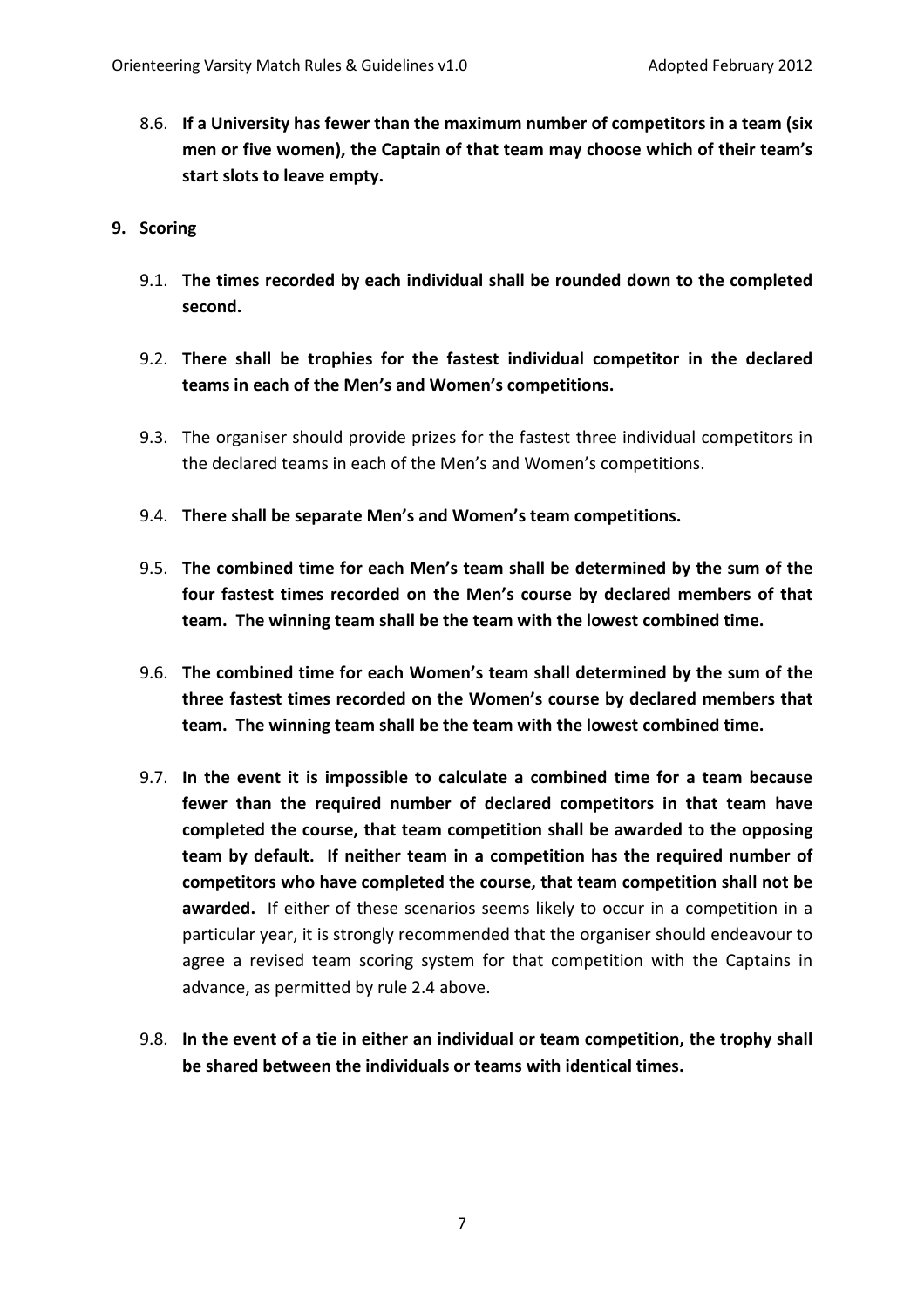#### Appendix A – Varsity Match Eligibility

The below are the rules on Varsity Match Eligibility as agreed by the Joint Blues Committee of Oxford and Cambridge and in force from  $1<sup>st</sup>$  October 2001. This is for information only; the eligibility rules that apply at the VM shall be those agreed by the Joint Blues Committee and in force at the time of the VM.

A resident bona fide student member of the University is eligible to compete in a Blues Status Oxford versus Cambridge sporting contest, subject to the stipulations that he or she is:

- a) A matriculated and fully registered member of both a College and of the University for the current year according to both College and University academic registrar; and
- b) Registered for, and actively studying for, a recognised degree, diploma or certificate of the University; and
- c) In residence for at least the undergraduate (8 week) term in which the Varsity match falls, or the preceding one (if the match occurs in the 'holiday' period following the term in question), fulfilling University residence requirements;

#### And either

- d) Is an undergraduate, thus reading for a first degree, in which case his or her eligibility continues until  $30<sup>th</sup>$  September in the year in which he or she completes his or her undergraduate course; or
- e)
- i) is already the holder of a degree from a recognised University and is therefore reading for a second degree, or for a diploma, certificate or higher degree of the University, in which case his or her eligibility is limited to four (4) postgraduate Varsity appearances. These four years need not be consecutive.
- ii) The eligibility of such a graduate student is limited until his or her results are published in Reporter (Cambridge) or the Examination Schools (Oxford). However should extra work be required after a viva to complete academic requirements, then Varsity eligibility is extended until these requirements have been met but shall not extend beyond the academic year in which the original viva takes place.
- Note: For all other non Blue status Oxford vs. Cambridge matches i.e.  $2^{nd}$  team competitions, the current BUSA eligibility criteria shall apply. This allows any current student on a recognised course of study within the University, irrespective of matriculation or number of years of previous participation the right to play.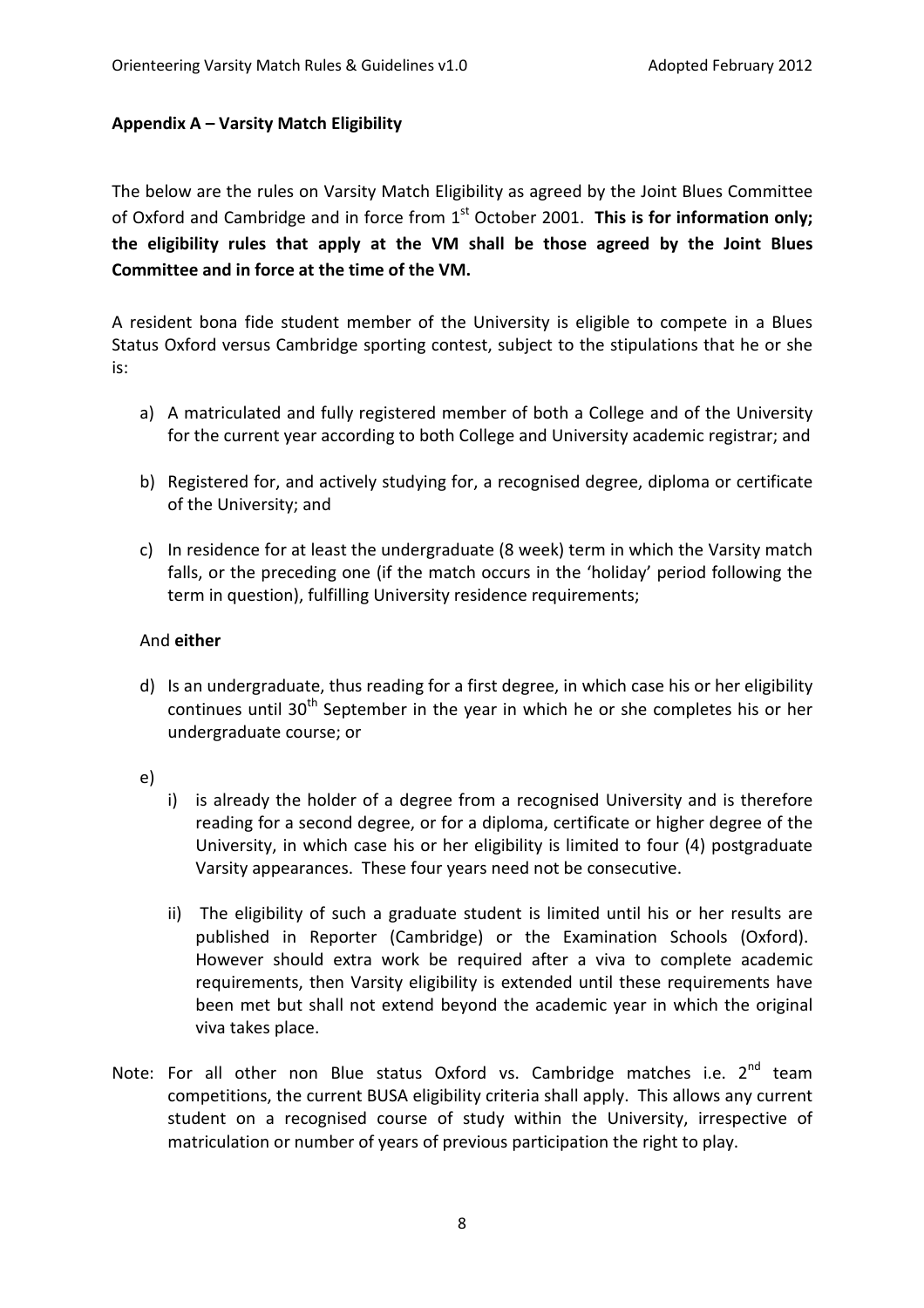#### Appendix B – The Varsity Relays

#### 1. Overview

- 1.1. The Varsity Relays shall not form a formal part of the Varsity Match competition.
- 1.2. The Varsity Relays should normally take place on the day after the Varsity Match.
- 1.3. The exact format of the Varsity Relays is left to the discretion of the organiser.
- 1.4. The organiser should be responsible for selecting the teams for the Varsity Relays. It is traditional to form teams which, as far as possible, mix students and alumni from both Universities, and which mix competitors of different abilities with the aim of creating a close race.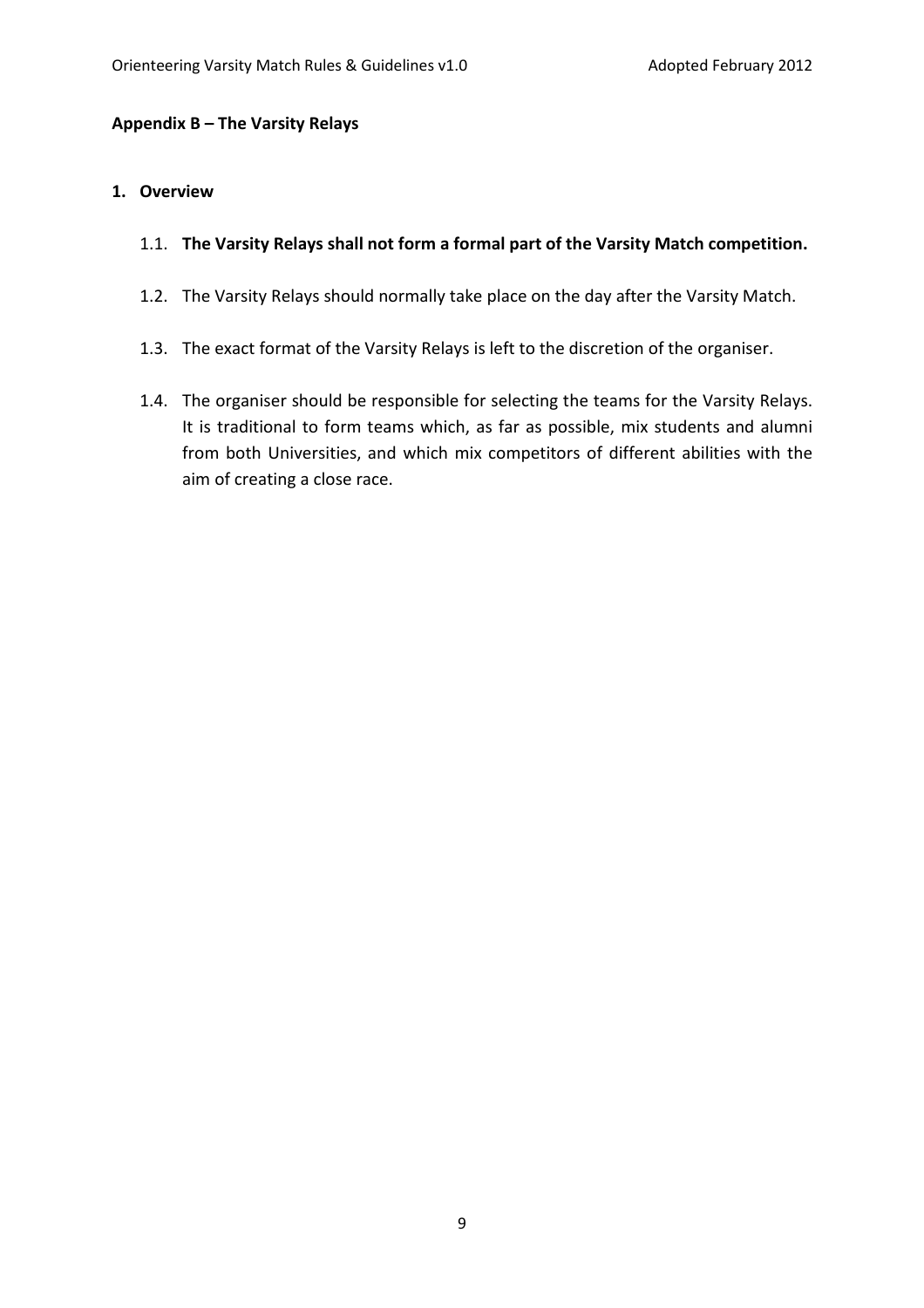#### Appendix C – The Beer Race

#### 1. Additional definitions

- 1.1. The following terms shall have the stipulated meaning throughout this appendix: **VBR** the Varsity Beer Race
- **beer** an alcoholic beverage formed by fermenting cereals

#### 2. Preamble

- 2.1. There shall be a Varsity Beer Race.
- 3. Eligibility and selection
	- 3.1. The VBR shall be contested between teams representing OUOC, CUOC, JOK and DRONGO.
	- 3.2. Current members of a club shall be eligible to represent that club.
	- 3.3. Selection of the team for a club shall be the responsibility of the social officer of that club. In the event of absence or incapacity of the social officer, it shall be the responsibility of whoever can be bothered to take their place.

#### 4. Teams

- 4.1. A team shall consist of nine members, each drinking one round. Reduced teams (e.g. coxed fours) may be permitted by mutual agreement of the social officers.
- 4.2. Eight members of the team shall each drink a round of one pint of beer.
- 4.3. One member of the team ("the cox") shall drink a round of half a pint of beer.
- 4.4. If a club is unable to field a full team of nine, individuals in that team may drink multiple rounds (sequentially or non-sequentially) to make up the numbers.
- 5. The Race
	- 5.1. The VBR shall have a mass start.